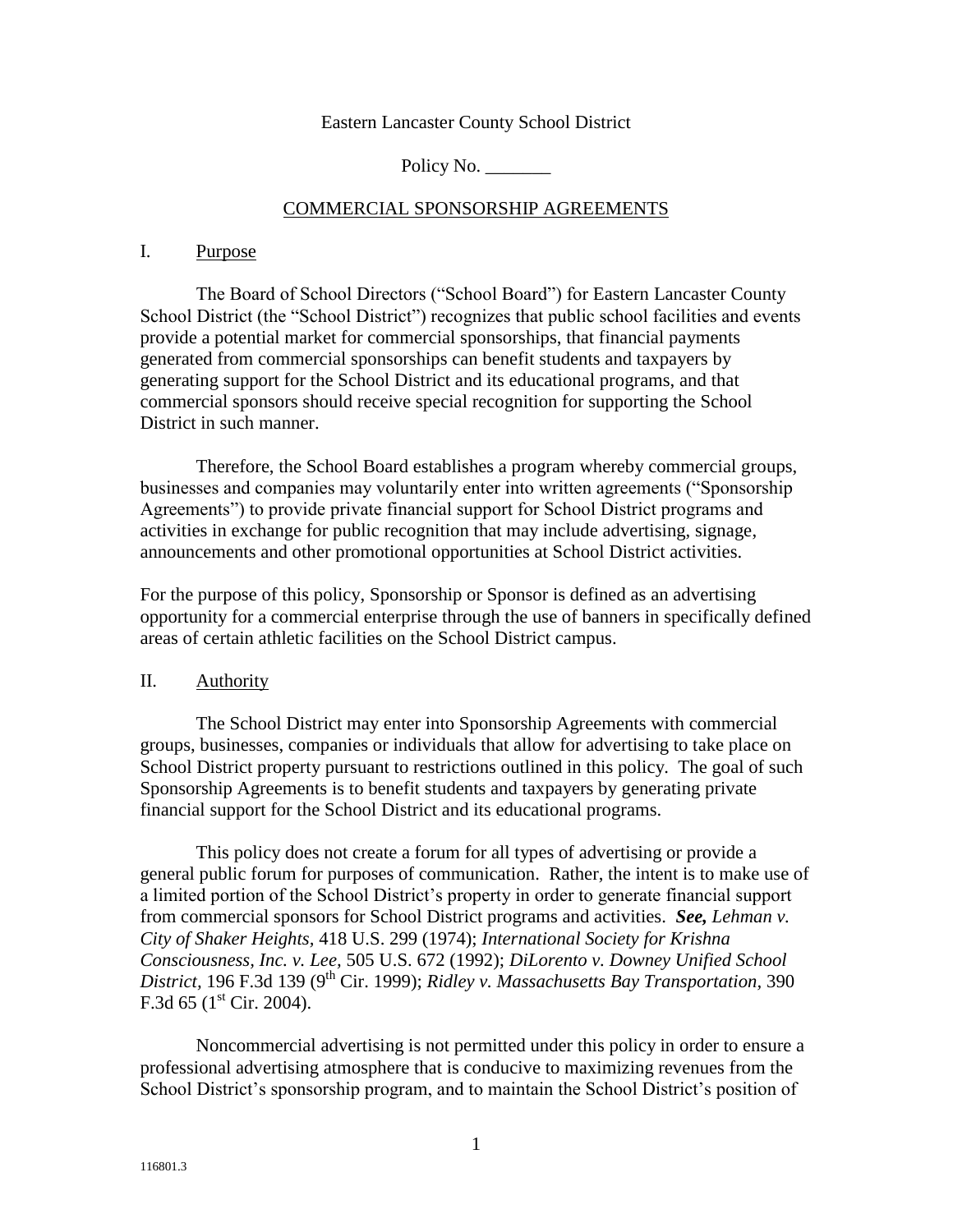neutrality on political, religious and other public issues. For purposes of this policy, the term "commercial advertising" shall include signage that contains a message to express support for a School District interscholastic high school sport team or a School District student-athlete participating on such team paid for by a School District booster organization or the student-athlete's parent or family.

To ensure compliance with Section 9528 of the No Child Left Behind Act of 2001, 20 U.S.C. § 7908(a)(3), which requires the School District to provide Armed Forces military recruiters the same access to secondary school students as is provided generally to post secondary educational institutions or to prospective employers of those students, sponsorships associated with Armed Forces military recruitment of secondary students shall be considered commercial advertising and is permitted under this policy.

## III. Sponsorship Program

The School District is authorized to solicit or receive contracts from commercial groups, businesses or companies for sponsorship agreements. All Sponsorship Agreements must be submitted on the approved sponsorship contract form and must comply with this policy.

The Superintendent of Schools, or his designee, is responsible for overseeing the solicitation and/or receipt of sponsorship contracts under this policy. The School Board may also enter into written contracts with individuals or companies that have expertise in advertising and marketing, for purposes of identifying potential sponsors and/or negotiating the terms of Sponsorship Agreements to be approved by the School Board.

Revenues generated from Sponsorship Agreements may, after payment of production costs, be divided between a School District booster group who solicited the contract and the School District. The School District revenues shall be utilized for the sole benefit of the School District and its interscholastic athletic program.

A sponsor may be permitted to advertise or engage in promotional activity on School District property as is stated in the Sponsorship Agreement.

Conditions stated in Sponsorship Agreements shall include the following:

- 1. Advertising will not be displayed inside classrooms, in areas where students in class may view the advertisement, or in any other area that may be disruptive to student learning. For purposes of this policy, the term "classroom" is not intended to include any school's auditorium, cafeteria, gymnasium, library, performing arts center or athletic fields/facilities.
- 2. Students will not be required to listen to, read or be subjected to commercial advertising in the classroom, except when the classroom instruction by the teacher is related to advertising.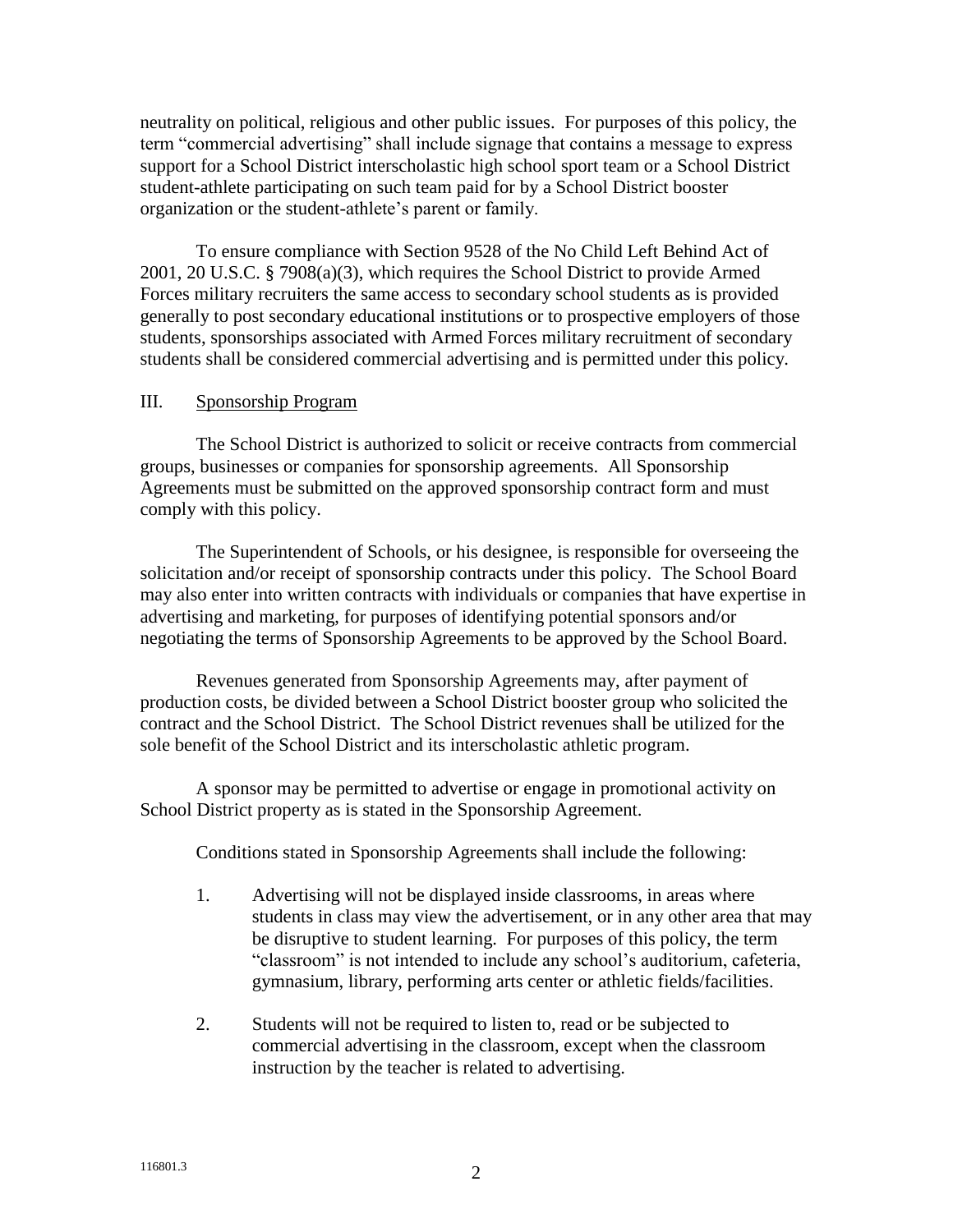- 3. Advertisements shall not be disruptive or jeopardize the safety of students, staff and/or the public by their content or physical properties.
- 4. No student, staff or taxpayer information (e.g., names, addresses, telephone numbers or e-mail addresses) shall be made available to sponsors for purposes of distribution or dissemination of advertising.
- 5. Advertising must comply with all laws, regulations and administrative agency rules of the federal, state and local governments, including all laws, regulations and administrative agency rules applicable to copyrights, trademarks, trade names and patents.
- 6. No sponsor shall be permitted to use the School District's intellectual property (e.g., team names, slogans, logos, or designs constituting trademark or services marks whether or not registered) unless such use is identified in an approved Sponsorship Agreement or approved in writing by the School District.
- 7. Any advertising signage proposed for installation by a sponsor shall comply with any local ordinances that may apply.

# IV. Certain Advertising Prohibited

All advertising by sponsors pursuant to this Policy shall be commercial in nature, in keeping with standards of good taste, appropriate for school-aged children, and not seek to promote, encourage or engage in any of the following:

- 1. support any non-commercial message or position, with the exception of a parent, relative or Garden Spot booster organization positively supporting a student athlete or high school interscholastic sports team;
- 2. make false, misleading, deceptive or unwarranted statements or claims;
- 3. infringe upon another person's rights through plagiarism, unfair imitation of another person's program idea or copy, or any other unfair competition;
- 4. disparage a competitor or a competitor's products or services;
- 5. advertise lotteries or other games of chance;
- 6. contain slanderous, obscene, sexual, profane, vulgar, repulsive, or offensive matters, either in theme or in treatment;
- 7. appeal for funds;
- 8. contain testimonials that cannot be authenticated;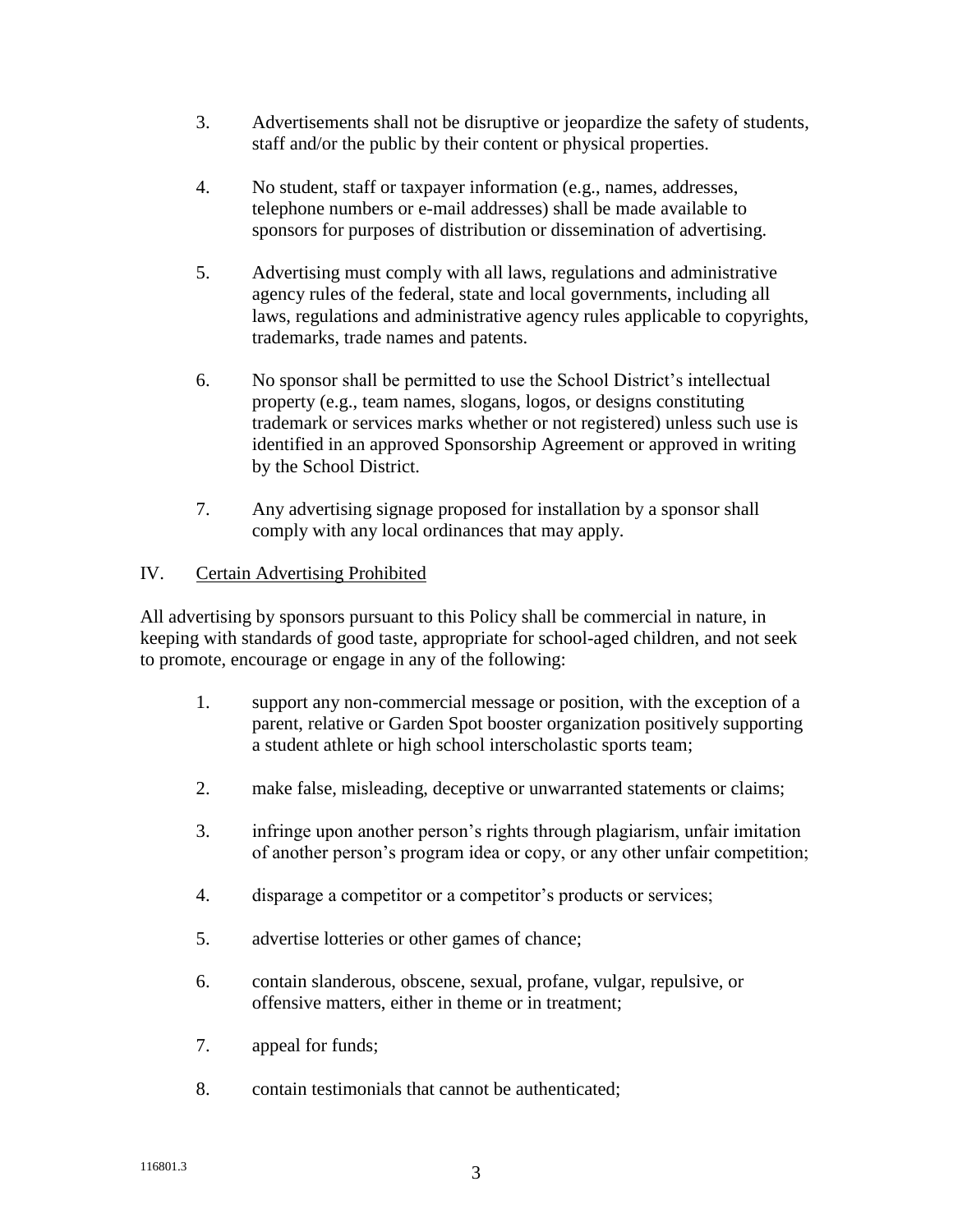- 9. declare or imply an endorsement by the School District of any service, product or point of view;
- 10. promote the sale or use of alcohol or tobacco products;
- 11. promote unlawful or illegal goods, services or activities; or
- 12. constitute advertising which violates local, state or federal law when done on School District property.

## V. Steps for the Approval of Sponsorship Agreements

The following steps shall apply to the approval of Sponsorship Agreements:

- 1. Sponsorship Agreements should be on a form developed by the School District.
- 2. All terms and conditions of a Sponsorship Agreement must be submitted on the approved application form. The School District shall not be bound by any oral agreements purportedly made by any employee or marketing agent.
- 3. All Sponsorship Agreements must be approved by the School Board, or its designee, before any commercial advertising is installed.

### VI. Booster Clubs, Parent-Teacher Organizations and Sanctioned Student Groups

This policy is not intended to regulate booster clubs, parent-teacher organizations or student extracurricular, co-curricular or athletic groups recognized by the School District for fundraising activities unrelated to commercial advertising. Any fundraising activities by such groups other than commercial advertising shall be done in compliance with other applicable School District policies and any understandings or agreements that exist between those organizations and the School Board.

No booster club, parent-teacher organization or student group is authorized to solicit or enter into any agreement or understanding with commercial groups, businesses or companies to distribute, broadcast or display any type of advertising on School District property without prior authorization by the Superintendent of Schools, or his designee, and the entry of any agreement or understanding must be done in compliance with this policy.

### VII. Naming Facilities or School Buildings for Individuals

This policy is not intended to regulate or impair the ability of the School Board to dedicate or name any school building, school property or portion thereof, for a person as it may deem appropriate. The School Board shall comply with any requirements set forth